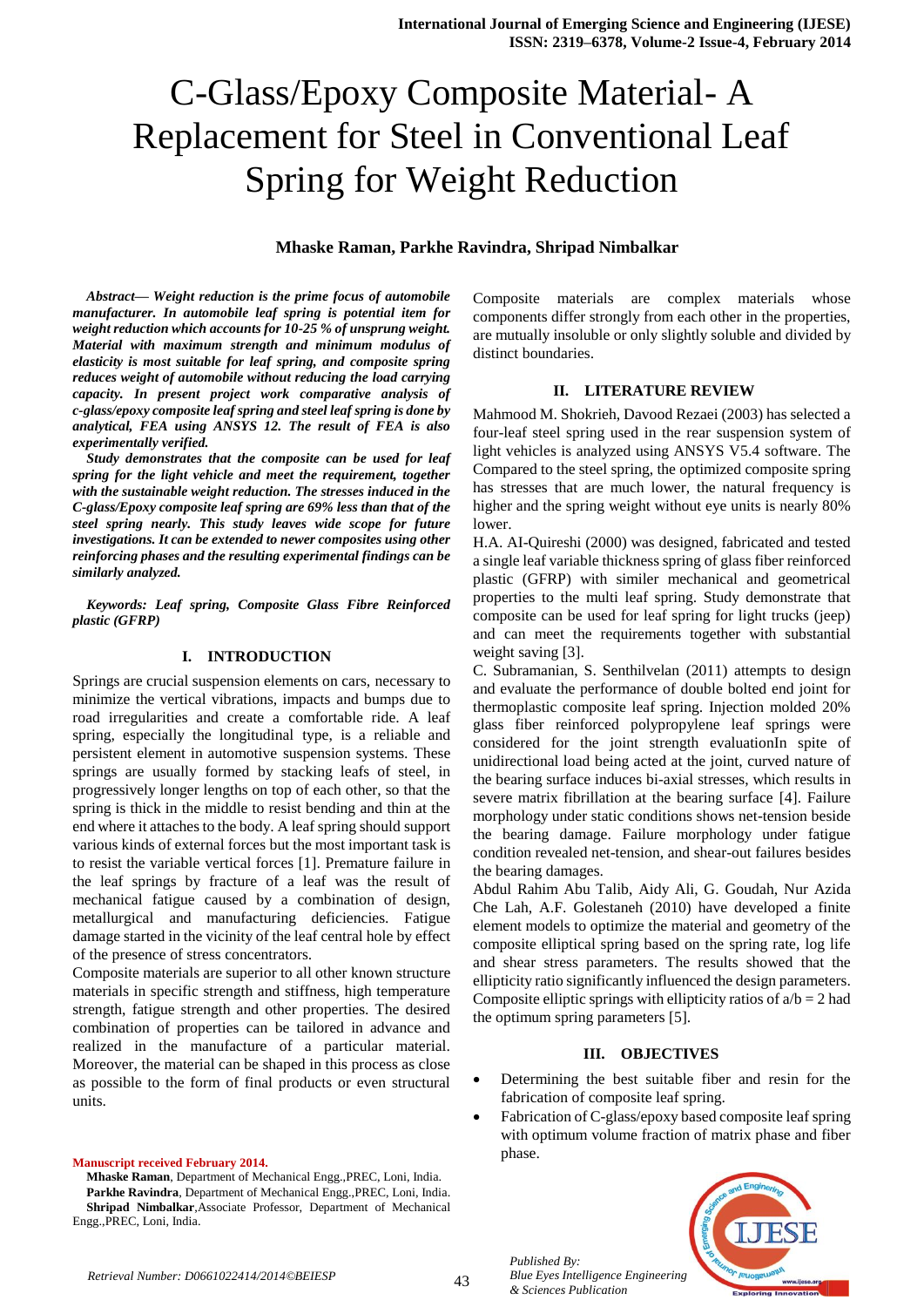- To validate performance of single leaf variable thickness C-glass/epoxy composite material spring by analytical and FEA analysis.
- The analytical procedure is followed by finite element analysis and the results are verified by experimentally.

## **IV. MATERIALS AND METHODS**

## *Fiber Selection*

Vertical vibrations and impacts are buffered by variations in the spring deflection so that the potential energy is stored in spring as strain energy and then released slowly. So, increasing the energy storage capability of a leaf spring ensures a more compliant suspension system. The material used directly affects the quantity of storable energy in the leaf spring. The specific strain energy can be written as Eq. (1). S= (1/2) x (( $\sigma_t^2$ )/( $\rho$  E))-------------------(1)

Where,

 $\sigma_t$  is the allowable stress.

E is the modulus of elasticity and

ρ is the density.

## **Table 1: Strain Energy Stored By Material(KJ/Kg)**

| Sr. No | Material        | <b>Strain Energy Stored By</b><br>Material (KJ/Kg) |
|--------|-----------------|----------------------------------------------------|
|        | steel (EN47)    | 0.3285                                             |
| っ      | E-glass/Epoxy   | 4.5814                                             |
| 3      | C-glass/Epoxy   | 18.76                                              |
|        | S-2-glass/Epoxy | 32.77                                              |

Although S-2 fibers have better mechanical properties than C fibers, but the cost of C fibers is much lower than S-2 fibers. As the energy storage capacity of C-glass/epoxy is much higher than E-glass/epoxy there for it is the best material for the application selected.

Also from the Eq. (1) the material with maximum strength and minimum modulus of elasticity is the most suitable material for the leaf spring application.

In the following table the physical properties of some of the glass fiber are compared.

# *Resin Selection*

Matrix materials or resins in case of polymer matrix composites can be classified according to their chemical base i.e. thermoplastic or thermosets.

At present, epoxy resins are widely used in various engineering and structural applications such as aircraft, aerospace engineering, sporting goods, automotive, and military aircrafts industries. In order to improve their processing and product performances and to reduce cost, various fillers are introduced into the resins during processing.Epoxy resins are the most commonly used thermoset plastic in polymer matrix composites. Hence from the above listed advantages of epoxy resin it has been selected for the study.

## *Fabrication of Composite Leaf Spring Hand Lay-up Technique*

Normally the work is carried out in a female mould  $-$  a GRP mould with a polished gel coat surface on the inside. Having acquired and set up the mould at a convenient working height in the workshop, the following procedure should be adopted:

- 1. Wash the mould carefully with warm water and soft soap to remove any old PVC release agent, dust, grease, finger marks, etc.
- 2. Dry the mould thoroughly.
- 3. Check the mould surface for chips or blemishes. These should be repaired by filling with polyester filler and cutting back with wet/dry paper. The odd small chip can be temporarily repaired by filling with filler material.
- 4. If the mould surface is in good condition the mould release wax is now applied, with a circular motion, using a small piece of cloth. Three coats of wax are sufficient for a mould surface which has been previously 'broken in' but a new mould surface will require at least six applications. Each application is polished up to a high shine with a large piece of cheese cloth, after being left to harden for 15-20 minutes. Care must be taken to remove all streaks of wax. Be sure that the wax is polished and not removed by aggressive buffing. Failure to take care at this stage can result in stick up. Check application with manufacturer's instructions.
- 5. The glass fiber was cut to desired length, so that they can be deposited on mold layer- by layer during fabrication of composite leaf spring.
- 6. Prepare the solution of resin & Place the first layer of glass fiber chopped mat on mould followed by epoxy resin solution over mat.
- 7. Wait for 5-10 min. Repeat the procedure till the desired thickness was obtained. The duration of the process may take up to 25- 30 min. And finally remove the leaf spring from mould.

| Sr.No            | <b>Parameter</b>              | Value  |
|------------------|-------------------------------|--------|
| 1                | Tensile modulus along X       | 29420  |
|                  | direction Ex, Mpa             |        |
| $\mathbf{2}$     | Tensile modulus along Y       | 5017   |
|                  | direction Ey, Mpa             |        |
| 3                | Tensile modulus along Z       | 5017   |
|                  | direction Ez, Mpa             |        |
| $\boldsymbol{4}$ | Tensile strength of material, | 1370   |
|                  | Mpa                           |        |
| 6                | Poisons ratio along XY        | 0.217  |
|                  | direction (NUxy)              |        |
| 7                | Poisons ratio along YZ        | 0.366  |
|                  | direction (NUyz)              |        |
| 8                | Poisons ratio along ZX        | 0.217  |
|                  | direction (NUzx)              |        |
| q                | Density $Kg/m^3$              | 1.7x10 |

## **Table 2. Properties of C-glass/Epoxy leaf spring**

#### **Table 3. Properties of EN47steel leaf spring**

| Sr.No | Parameter                             | Value         |
|-------|---------------------------------------|---------------|
|       | Density $(\times 1000 \text{ kg/m3})$ | $7.7 - 8.03$  |
| 2     | Poisson's Ratio                       | $0.27 - 0.30$ |
| 3     | Elastic Modulus (GPa)                 | 190-210       |
| 4     | Tensile Strength (Mpa)                | 1158          |
| 5     | Yield Strength (Mpa)                  | 1034          |
| 6     | Elongation $(\%)$                     | 15            |
|       | Reduction in Area (%)                 | 53            |
| 8     | Hardness (HB)                         | 335           |
|       |                                       | Ad Engines.   |

*Published By: Blue Eyes Intelligence Engineering & Sciences Publication*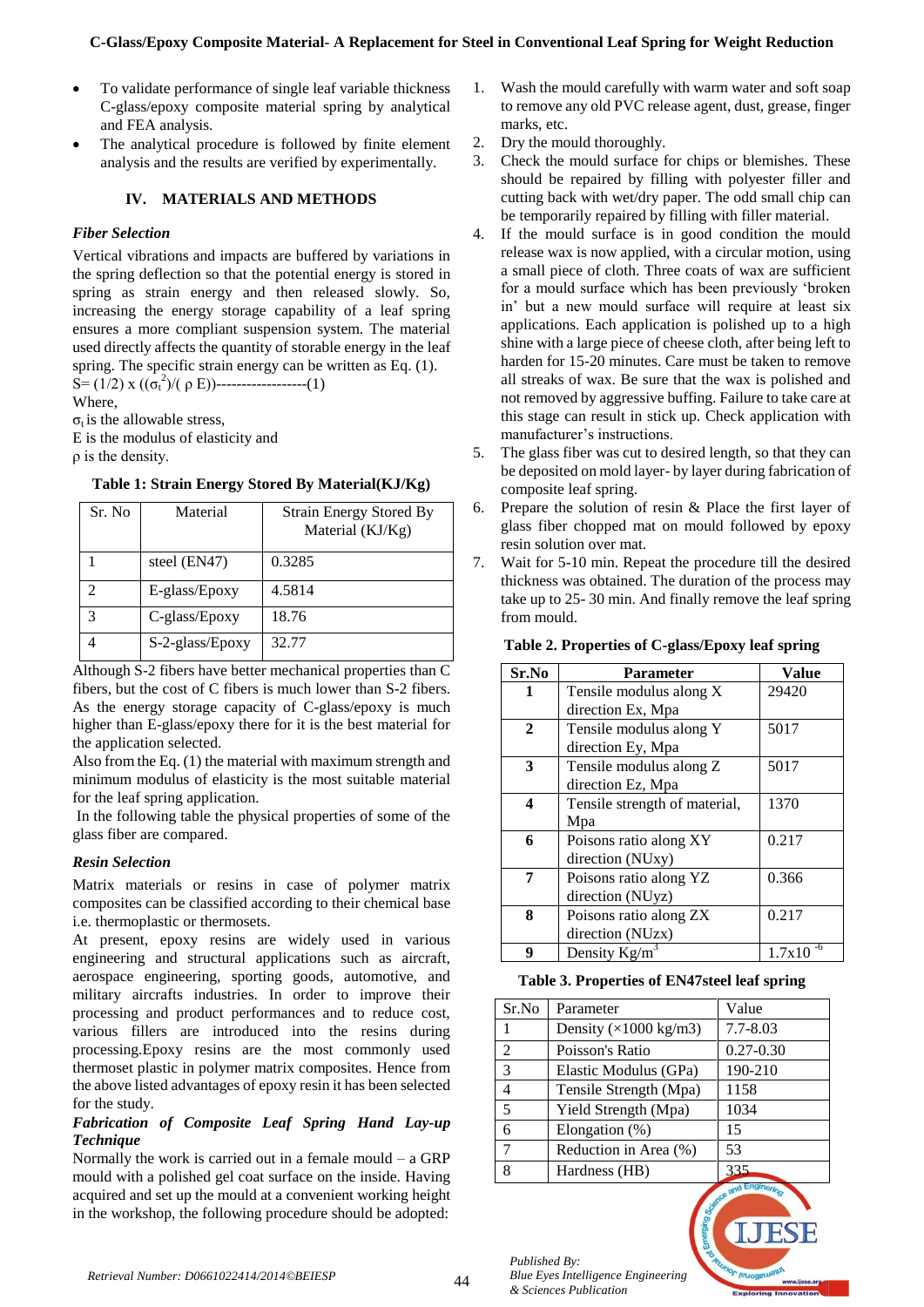## **V. ANALYSIS**

## *Analytical Design*

Let,

 $t =$  thickness of plate

 $b =$  width of plate, and

 $L =$  length of plate or distance of the load

 $\sigma = M / Z = (6W.L) / b.t^{2}$  ----------(2)

We know that the maximum deflection for a cantilever with concentrated load at free end is given by

 $δ = W.L<sup>3</sup>/3.E.I = 2 σ.L<sup>2</sup>/3.E-----(3)$ 

It may be noted that due to bending moment, top fibers will be in tension and bottom fibers are in compression, but the shear stress is zero at the extreme fibers and the maximum at centre, hence for analysis, both stresses need not to be taken into account simultaneously. We shall consider bending stress only.

From above we see that a spring such as automobile spring (semi-elliptical spring) with length 2L and load in the centre by a load 2W may be treated as double cantilever.

## *Design of steel leaf spring*

Thickness of plate,  $t = 15$ mm.

Width of plate,  $b = 50$ mm.

Length of plate or distance of the load W from the cantilever end,  $L = 475$ mm.

Youngs modulus of elasticity,  $E = 2.07 \times 10^5$  Mpa.

W= central load, N.

 $w_1$  and  $w_2$  =cantilever load, N.

Taking moment at point B,

950 x  $w_1 = 475$  x W **w1=0.5 x W.**

 $\sigma = 0.2533 \times w_1$ .

**δ=0.04844 x σ**

## **Table: 4 Bending stress and Deflection of steel leaf spring.**

| Sr.No | load(W)<br>N | <b>Bending stress</b><br>$(\sigma)$ | <b>Deflection</b><br>$\delta$ |
|-------|--------------|-------------------------------------|-------------------------------|
|       |              | <b>MPa</b>                          | mm                            |
|       | <b>200</b>   | 50.67                               | 2.45                          |
| 2     | 400          | 101.33                              | 4.91                          |
| 3     | 600          | 152.00                              | 7.36                          |
|       | 800          | 202.67                              | 9.82                          |
|       | 3900         | 988.00                              | 47.86                         |

## *Design of C-glass/Epoxy leaf spring*

Thickness of plate,  $t = 22$ mm. Width of plate,  $b = 80$ mm. Length of plate or distance of the load W from the cantilever end,  $L = 475$ mm. Youngs modulus of elasticity,  $E = 29420$  Mpa. Yield tensile strength,  $Syt = 1370$  Mpa. Density, =  $1.692 \times 10^{-6}$  Kg/m<sup>3</sup>. W= central load, N.  $w_1$ =cantilever load, N. Taking moment at point B, 950 x  $w_1 = 475$  x W **w1=0.5 x W.**  $\sigma = 0.0736$  **x w**<sub>1</sub>. **δ=0.232397 x σ**

**Table: 5 Bending stress and Deflection of C-glass/Epoxy leaf spring.**

| load(W)<br>  Sr.No<br><b>Bending stress</b> | <b>Deflection</b> |
|---------------------------------------------|-------------------|
|---------------------------------------------|-------------------|

| N    | $(\sigma)$ | $\delta$ |
|------|------------|----------|
|      | <b>MPa</b> | mm       |
| 200  | 14.72      | 3.42     |
| 400  | 29.44      | 6.84     |
| 600  | 44.16      | 10.26    |
| 800  | 58.88      | 13.68    |
| 3900 | 287.04     | 66.71    |
|      |            |          |

#### *FEA Analysis*

FEA consists of a computer model of a material or design that is stressed and analyzed for specific results. It is used in new product design, and existing product refinement. Modifying an existing product or structure is utilized to qualify the product or structure for a new service condition. In case of structural failure, FEA may be used to help determine the design modifications to meet the new condition.

The stresses generated in composite leaf spring at full load are shown in fig.1.



**Fig.1 variation of stress in composite leaf spring.**

Total deformation produced in composite leaf spring is shown in fig.2.



**Fig.2 Total deformation-composite leaf spring.**

Results for the FEA analysis of composite leaf spring are tabulated in Table.6



*Published By:*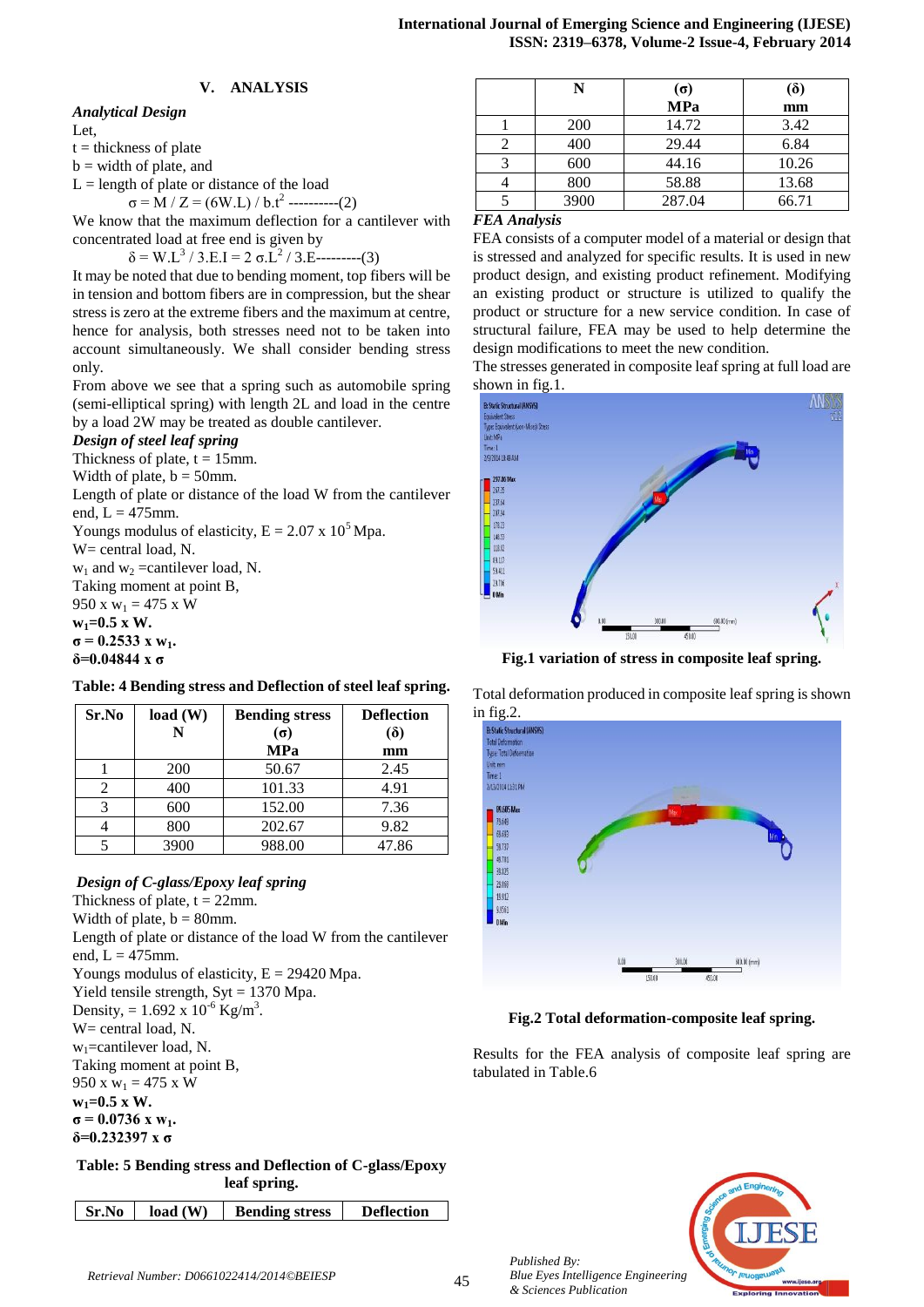| Sr.<br>N <sub>0</sub> | load(W)<br>N | <b>Bending stress</b><br>$(\sigma)$<br>MPa | Deflection $(\delta)$<br>Mm |
|-----------------------|--------------|--------------------------------------------|-----------------------------|
|                       | 200          | 23.8                                       | 1.2                         |
| 2                     | 400          | 38.1                                       | 3.4                         |
| 3                     | 600          | 52.9                                       | 5.2                         |
|                       | 800          | 61.2                                       | 11.8                        |
|                       | 3900         | 297.06                                     | 89.60                       |

**Table: 6 FEA result for composite leaf spring.**

On completing the meshing prescribed boundary condition and force are applied. In post processing solution includes equivalent stresses and total deformation. The stresses generated in steel leaf spring at full load are shown in fig.3.



**Fig. 3 Variation of stresses in steel leaf spring.**

Total deformation produced in steel leaf spring is shown in fig. 4.



**Fig.4 Total deformation-steel leaf spring**

| Sr.<br>No      | load(W)    | <b>Bending stress</b><br>$(\sigma)$ | Deflection $(\delta)$<br>mm |
|----------------|------------|-------------------------------------|-----------------------------|
|                |            | <b>MPa</b>                          |                             |
|                | <b>200</b> | 69.945                              | 2.600                       |
| $\mathfrak{D}$ | 400        | 106.58                              | 4.26                        |
| 3              | 600        | 168.4                               | 7.32                        |
|                | 800        | 210.12                              | 10.3                        |
|                | 3900       | 1038.7                              | 57.29                       |

## *Experimental Analysis*

The deflection or bending tests of both the spring for comparative study is taken on the computerised universal testing machine (TUF-C-1000). In the experimental analysis the comparative testing of mono composite leaf spring and the steel leaf spring are taken.



**Fig.5 Computerized UTM (TUF-C-1000).**

The summery of the performance of the steel leaf spring under the static loading are enumerated in table no. 8.

For the experimental analysis the following specification are consider.

Span from load end to strain gauge No.1  $SG_1 = 35$ mm. Span from load end to strain gauge No.2  $SG_2 = 230$ mm. Span from load end to strain gauge No.3  $SG_3 = 380$ mm.



**Fig. 6 Testing of steel leaf spring.**

**Table: 8 Experimental observation for steel leaf spring.**

| Sr. | Load           | <b>Deflection</b> | <b>Strain Meter Reading</b> |                 |      |
|-----|----------------|-------------------|-----------------------------|-----------------|------|
|     | N <sub>0</sub> |                   | SG1                         | SG <sub>2</sub> | SG3  |
|     | 200            | 2.3               | 207                         | 165             | 113  |
| 2   | 400            | 6.1               | 465                         | 427             | 325  |
| 3   | 600            | 10                | 687                         | 627             | 547  |
|     | 800            | 12.8              | 927                         | 832             | 770  |
| 11  | 3900           | 50.03             | 4313                        | 4200            | 3535 |

Stress calculation of steel leaf spring According to hooks law, Stress= Modulus of elasticity X strain.



*Published By:*